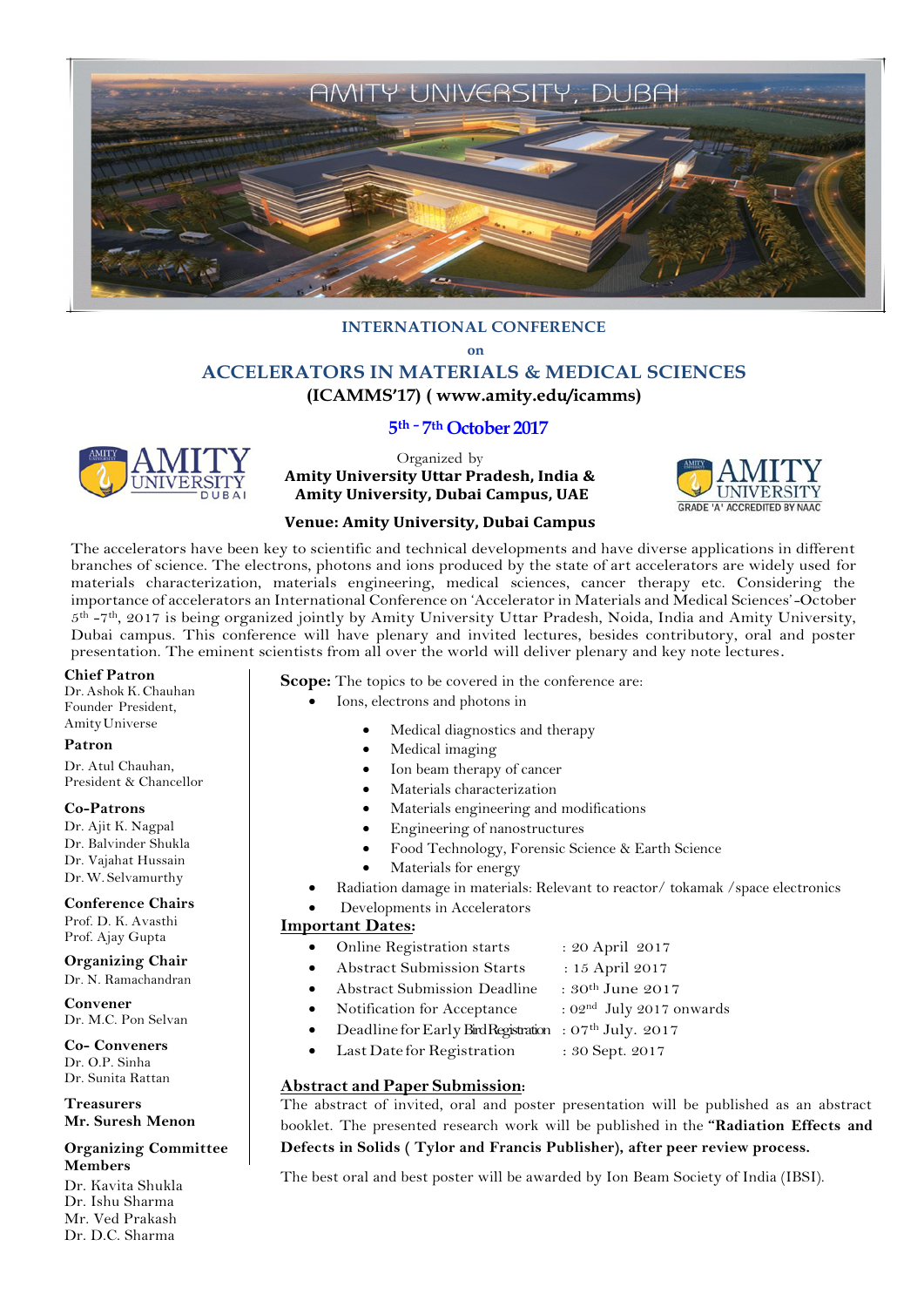Prof. Alpana Goel Dr. Richa Krishna Dr. S.N. Bera Dr. Gagan Sharma Rear Admiral Ravi C. Kochhar

## **Advisory Committee**

A.K. Nagpal, Amity Univ. Noida, India A. Roy, VECC, Kolkata, India B. R. Mehta, IIT, Delhi, India D. Kanjilal, IUAC, Delhi R.K. Bhandari, IUAC, Delhi J. Fassbender, HZRD,Germany Kazuhiro Yasuda, Kyushu University, Japan P.A. Naik, RRCAT, Indore, India J. Zegenhagen, Diamond Light Source, UK William J. Weber, The University of Tennesse, USA Jerzy Szpunar, Univ. of Saskatchewan, Canada

Abstract should be submitted to: **icamms@amity.edu**

Abstract should be submitted in the attached template. (www.amity.edu/icamms)

### **Registration Fee:**

| -<br>Delegates from    | Early Bird           | upto $31st$    | upto $30th$    |
|------------------------|----------------------|----------------|----------------|
|                        | Registration (upto   | August 2017    | September      |
|                        | $15^{th}$ June 2017) |                | 2017           |
| Academic               | $\epsilon$ 250       | $\epsilon$ 300 | $\epsilon$ 350 |
| <b>Industry Person</b> | $\epsilon$ 300       | $\epsilon$ 350 | $\epsilon$ 400 |
| Research Scholar /     | $\epsilon$ 200       | $\epsilon$ 250 | $\epsilon$ 300 |
| <b>Students</b>        |                      |                |                |
| Accompanying           |                      | $\epsilon$ 150 | $\epsilon$ 200 |
| $Person**$             |                      |                |                |

\*Registration fee includes the conference kit, coffee/tea, lunch during the conference and a conference dinner

# **Payment can be made to Account:**

| <b>Account Name</b>    | <b>Amity University</b> |
|------------------------|-------------------------|
| Account No. (EURO)     | 102-43395514-04         |
| <b>IBAN No. (EURO)</b> | AE550260001024339551404 |
| <b>Bank Name</b>       | <b>Emirates NBD</b>     |
| <b>Branch Address</b>  | Dubai Media City Branch |
| <b>Swift Code</b>      | <b>EBILAEAD</b>         |

**Once you have paid the Registration fee, please send the acknowledgement slip to icamms@amity.edu.**

### **TENTATIVE LIST OF INVITED SPEAKERS:**

- Amekura, H. NIMS Tsukuba, Japan
- Amarendra, G. IGCAR Kalpakkam, India
- Bhoraskar V.N., Pune University, India\*
- Bhandari, R.K. IUAC Delhi, India
- Dauletbekova, A., L.N. G, National University, Kazakhstan
- Fassbender, J., Rossendorf, Germany
- Gupta Mukul, UGC DAE CSR, Indore, India\*
- Gupta Ratnesh, DAU, Indore, India
- Kaur, Amarjeet, DU, Delhi, India
- Parodi Katia, LMU Munich, Germany
- Rao Nageswar, University of Hyderabad, India
- Reddy, V.R., Indore, India\*
- Roth, S. DESY, Hamburg, Germany
- Roy, A., VECC Kolkata, India
- Saintigny, Y. CIMAP Caen, France
- Sharma, S.D., BARC, Mumbai \*
- Singhal, R., MNIT Jaipur, India
- Som, T., IOP Bhubaneswar, India
- Trautmann, Christina, GSI Darmstadt Germany
- Tribedi, Lokesh TIFR Mumbai, India
- Tripathi,A. IUAC Delhi, India\*
- Zegenhagen, J., Diamond Light Source, UK

\*To be confirmed

# **CONTACT PERSONS**

# **INDIA DUBAI**

Dr. Om Prakash Sinha, Assoc. Professor, Amity Institute of Nanotechnology, Amity University, UP Sector-125, Express Highway, Noida-201313, India E-mail: [opsinha@amity.edu](mailto:opsinha@amity.edu) Tel.: +91-120-4392128, Mobile: +91-9999625243

Dr. M. C. Pon Selvan, Assoc. Professor. Amity University Dubai Campus, Dubai., Email: [pselvan@amityuniversity.ae](mailto:pselvan@amityuniversity.ae) Tel: +9714 4554 900, Mobile: +97150 2857651 Fax: +9714 4356 810